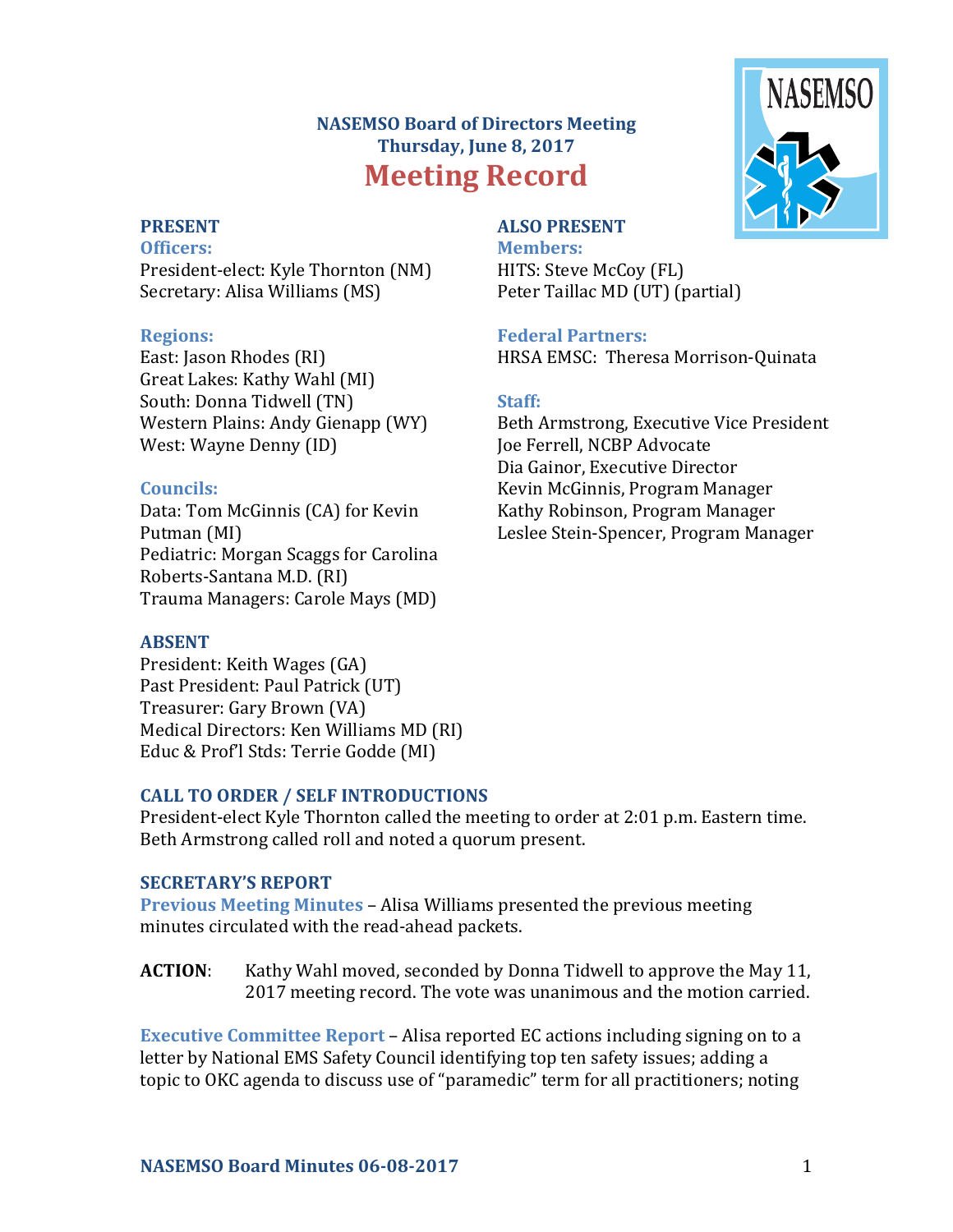that the EMS Compass mark is intellectual property of NASEMSO; REPLICA business management options; and more.

#### **TREASURER'S REPORT**

**Financial Status** – On behalf of Treasurer Gary Brown, Beth Armstrong reported that as of May 31, 2017 NASEMSO had current total operational income of  $$1,959,612$ ; other income of  $$81,913$  including  $$58,725$  in unrealized gain and \$23,000 in interest/dividends from investments; and expenses of \$1,904,352 yielding  $$137,173$ , net income and current fund balance of  $$1,013,113$ .

**Program Committee** – Beth drew attention to the Fall Meeting program draft circulated with the read-ahead packets. All are encouraged to review and make comments.

### **EXECUTIVE DIRECTOR'S REPORT**

**NEPS Award Reduction & NASEMSO Strategy – Dia reported on behalf of Keith** that the president, president-elect and treasurer will meet with staff in two weeks to talk about organizational adjustments that might occur to revamp deliverables and staffing as a result of the reduced NHTSA award for 2017-18. Two recent deliverables that have been developed under NEPS include an implementation strategy for workforce guidelines, and a workplan outlining resources that could be developed on EMS state office of the future and health reform.

**Fatigue in EMS** – Kathy Robinson reported that the PI is finalizing documents related to performance measures with several manuscripts in process. Journal of Prehospital Emergency Care will produce a special supplement. Contract Officer Steve Higgins will be departing NHTSA and Dave Bryson will take on the COR role.

**SOP Model Revision – Kathy Robinson indicated that the first public engagement** session will occur this summer. The work group will be looking at the suggestion to refer to all practitioners as "paramedics."

**ASPR Transport of Highly Infectious Patients – Leslee Stein-Spencer noted that** the Transport Template Plan is completed. The Capability Assessment is drafted and will be circulated to the expert panel next week. The Exercise Group is still working. The staff team is currently refining optional tasks proposed in the original scope of work for possible add-on activity.

**Baylor EIIC** – Less than one month remains in the NASEMSO period of performance under the agreement with EIIC. Today Dia received a survey about future year efforts which indicated that only eight recipients have been invited to provide input. A small working group may need to be formed to work on survey responses since NASEMSO's members are so unique compared to the other partner associations (such as ENA and AAP).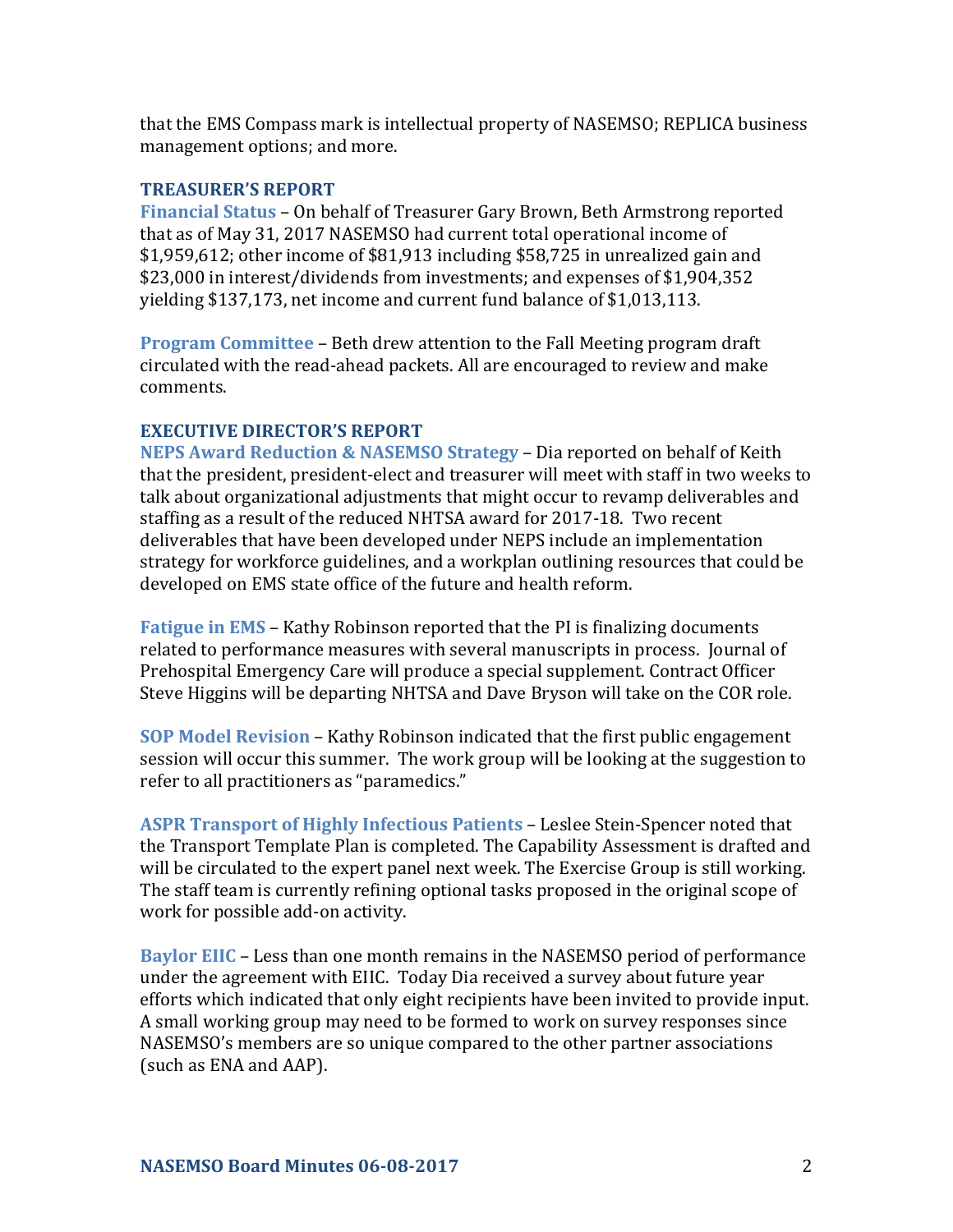**UNC National Collaborative for Bio-Preparedness – Joe Ferrell indicated that** Florida signed their DUA and is working with them to correlate traffic records and NEMSIS data. Donna shared that TN should execute their DUA soon, and Joe mentioned that RI may as well. Joe will re-send an agreement to MI. He will be visiting AZ and NM.

### **ACTION ITEMS**

**S.967 Medicare Ambulance Access, Fraud Prevention, and Reform Act of 2017** - the NASEMSO Government Information Committee recommends NASEMSO signon to support letters and other effort related to the passage of this bill. The bill would make permanent the urban and rural Medicare add-ons and super-rural bonus payments that have been temporarily added in past years but would otherwise expire. The bill also would recognize ambulance services as providers of medical services rather than mere suppliers of transportation. The bill also would require ambulance service providers to submit cost data to assist in determining appropriate reimbursement rates.

ACTION: Andy Gienapp moved, seconded by Kathy Wahl to endorse S.967. The vote was unanimous and the motion carried.

**Letter of Support on Drowsy Driving Initiative** – a letter from NASEMSO has been requested by M. Davis and Company for their bid to conduct "National Survey of Drowsy Driving Knowledge, Attitudes and Behaviors."

ACTION: Kathy Wahl moved, seconded by Alisa Williams to provide the letter. The vote was unanimous and the motion carried.

### **FEDERAL PARTNER UPDATES**

**HRSA EMSC** – Theresa Morrison-Quinata reported that 2017 funding has been sustained for state partnership programs. However, the 2018 budget zeros out EMSC funds. Also, Dr. Beth Edgerton has resigned from the role of division director as of next Friday and a hiring freeze is in place.

### **DISCUSSION ITEMS**

**Medical Oversight, Educational Core Content and Proposed Scopes of Practice of Wilderness EMS Providers** – paper soon to be published in PEC. Attendees were reminded that a NASEMSO member benefit is a discounted rate to PEC. The article describes a crosswalk between skills of a street/standard medic and those of a proposed wilderness paramedic. It is a first call out with proposed curriculum and proposed levels of wilderness EMS.

**Data Managers Council Report on NEMSIS 3.5 – Tom McGinnis shared that** NHTSA intends to implement changes effective January 1, 2019; the proposed changes will be released March 2018. There are five areas of suggested revision